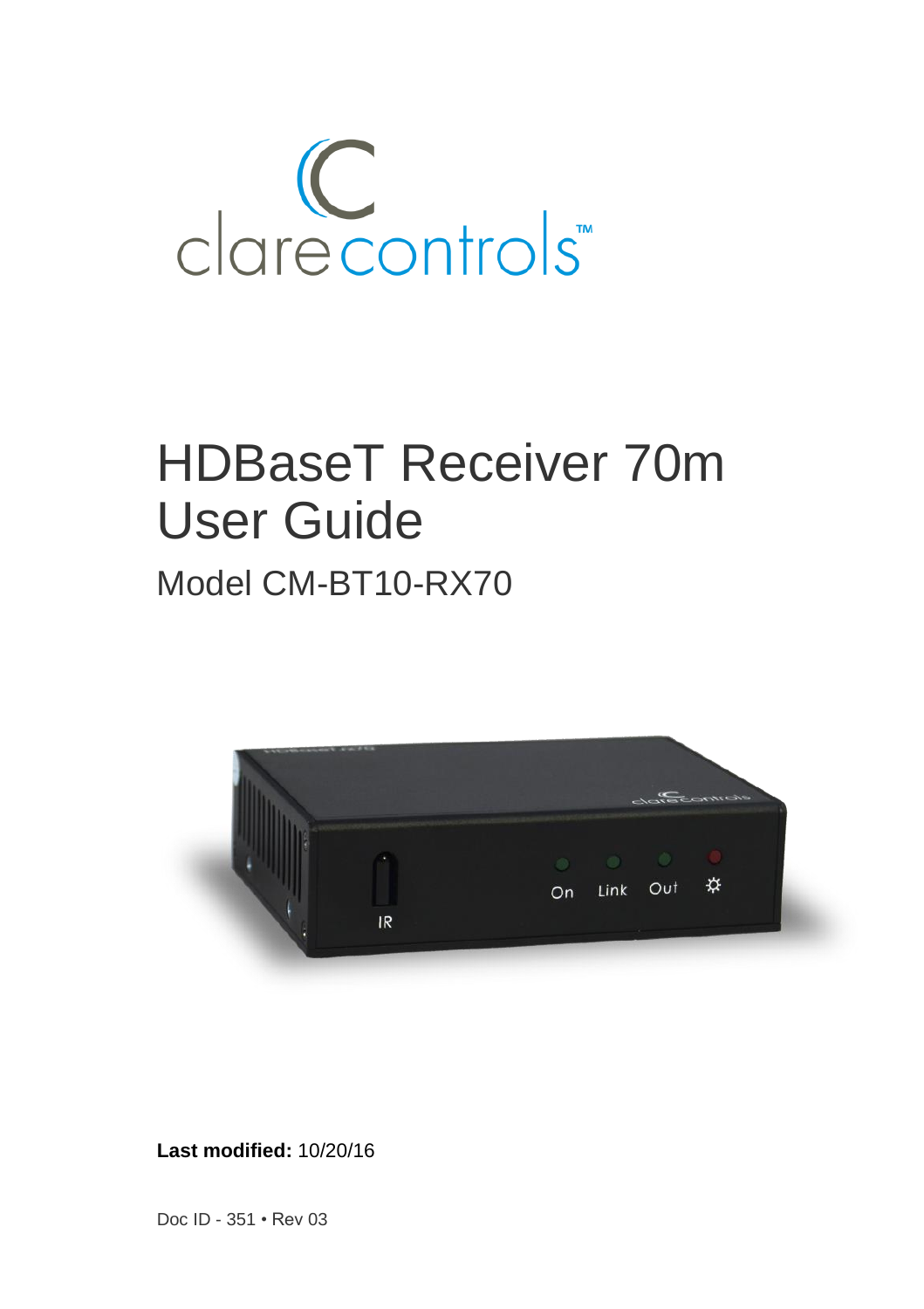| Copyright                        | © 200CT16 Clare Controls, LLC. All rights reserved.                                                                                                                                                                         |
|----------------------------------|-----------------------------------------------------------------------------------------------------------------------------------------------------------------------------------------------------------------------------|
|                                  | This document may not be copied in whole or in part or otherwise<br>reproduced without prior written consent from Clare Controls, LLC.,<br>except where specifically permitted under US and international<br>copyright law. |
| <b>Trademarks and</b><br>patents | HDBaseT Receiver 70m, Model CM-BT10-RX70 name is a<br>trademark of Clare Controls, LLC.                                                                                                                                     |
|                                  | Other trade names used in this document may be trademarks or<br>registered trademarks of the manufacturers or vendors of the<br>respective products.                                                                        |
| <b>Manufacturer</b>              | Clare Controls, LLC., 7519 Pennsylvania Ave., Suite 104, Sarasota,<br>FL 34243, USA                                                                                                                                         |
| <b>Contact information</b>       | For contact information, see www.clarecontrols.com.                                                                                                                                                                         |
|                                  |                                                                                                                                                                                                                             |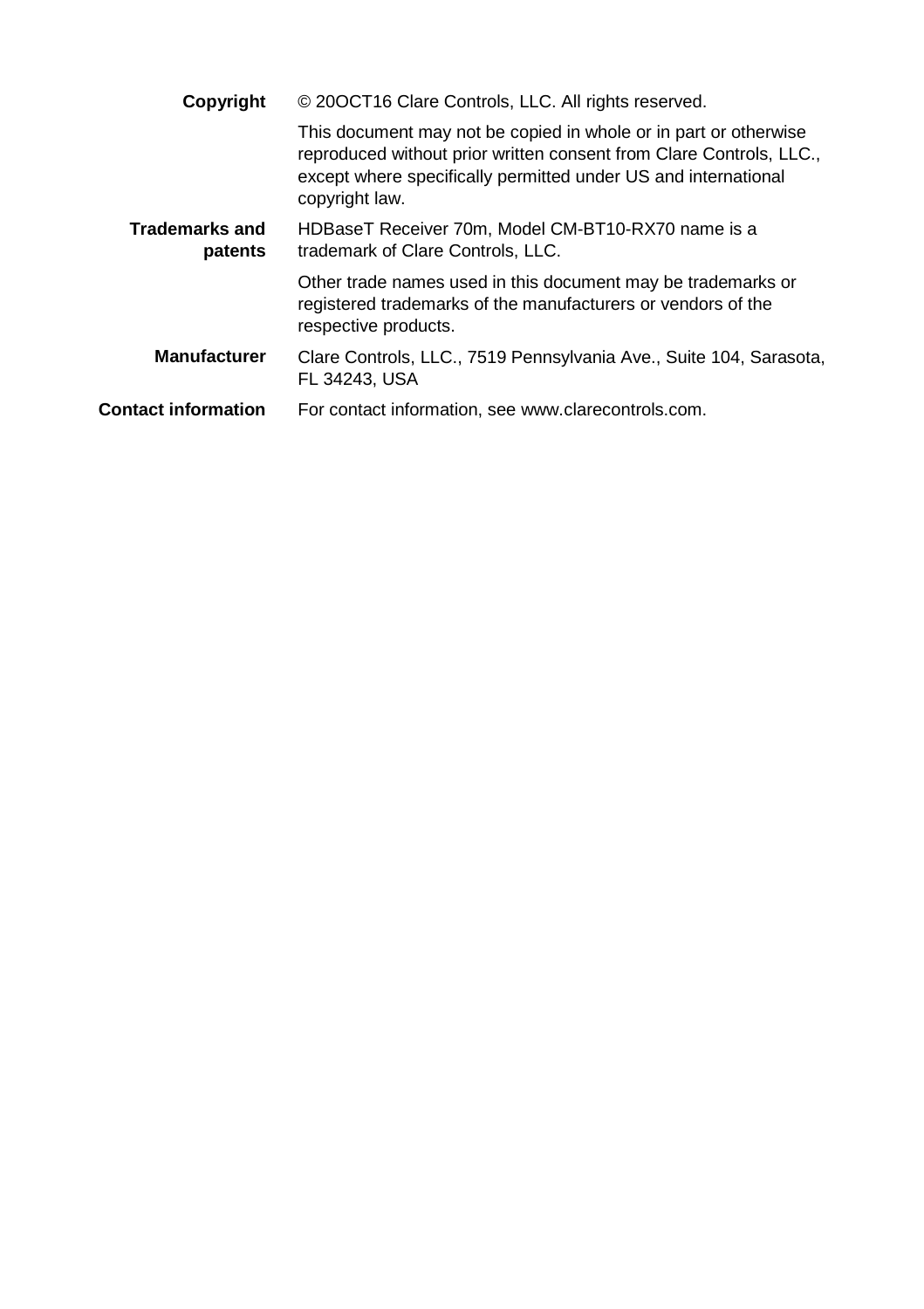## **Content**

### **Limitation of liability...ii**

**Introduction...1** Features...1 Package contents...1

#### **Product appearance...2**

### **System connection...3**

Usage precautions...3 Application examples...3 Connection procedure...5 Application...5 Twisted pair cable connection...6

### **Specifications...7**

**Panel drawings...8**

### **Troubleshooting and maintenance...9**

### **Safety operation...10**

**After-sales service...11** Warranty information...11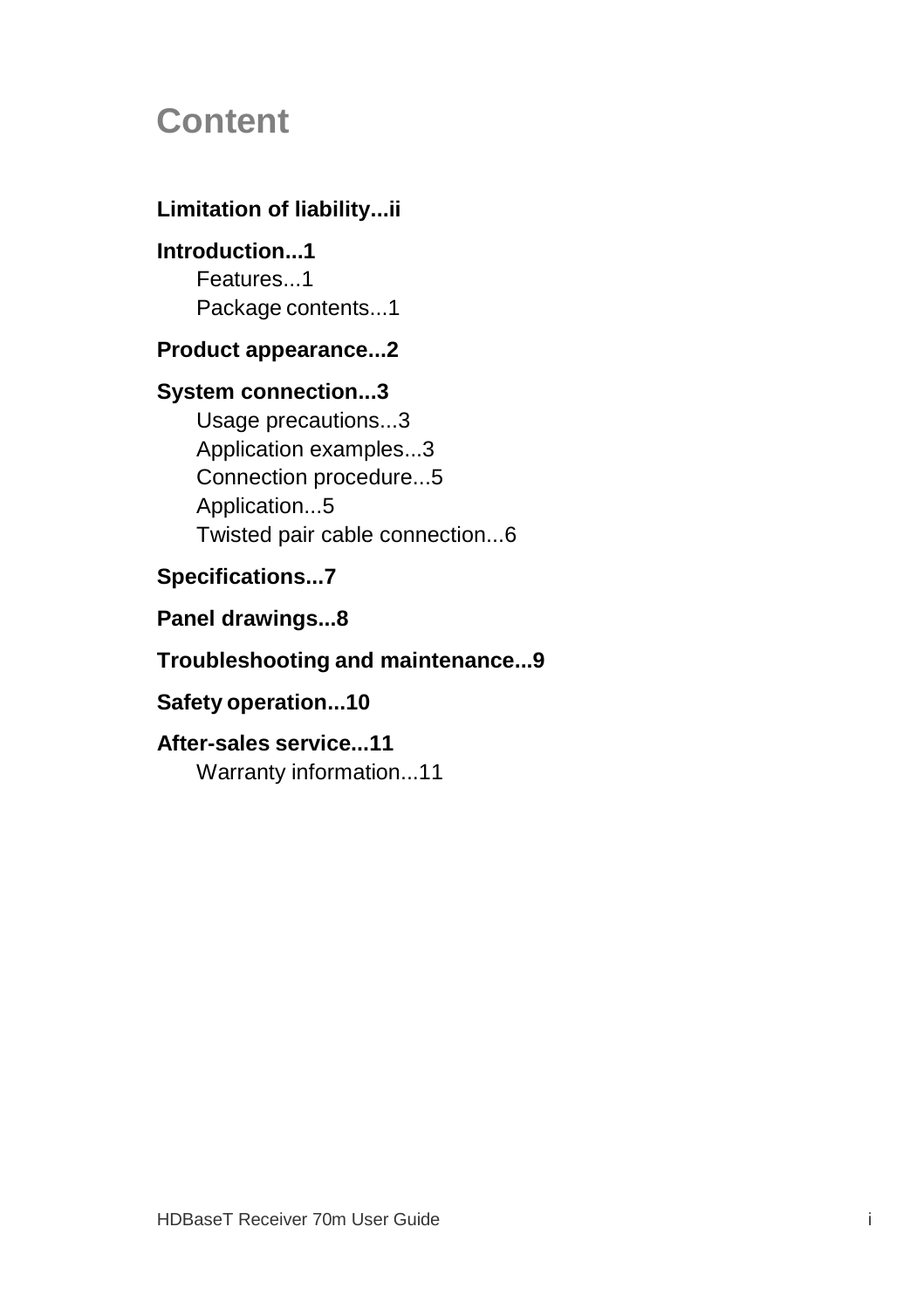## **Limitation of liability**

To the maximum extent permitted by applicable law, in no event will Clare Controls, LLC. be liable for any lost profits or business opportunities, loss of use, business interruption, loss of data, or any other indirect, special, incidental, or consequential damages under any theory of liability, whether based in contract, tort, negligence, product liability, or otherwise. Because some jurisdictions do not allow the exclusion or limitation of liability for consequential or incidental damages the preceding limitation may not apply to you. In any event the total liability of Clare Controls, LLC. shall not exceed the purchase price of the product. The foregoing limitation will apply to the maximum extent permitted by applicable law, regardless of whether Clare Controls, LLC. has been advised of the possibility of such damages and regardless of whether any remedy fails of its essential purpose.

Installation in accordance with this manual, applicable codes, and the instructions of the authority having jurisdiction is mandatory.

While every precaution has been taken during the preparation of this manual to ensure the accuracy of its contents, Clare Controls, LLC. assumes no responsibility for errors or omissions.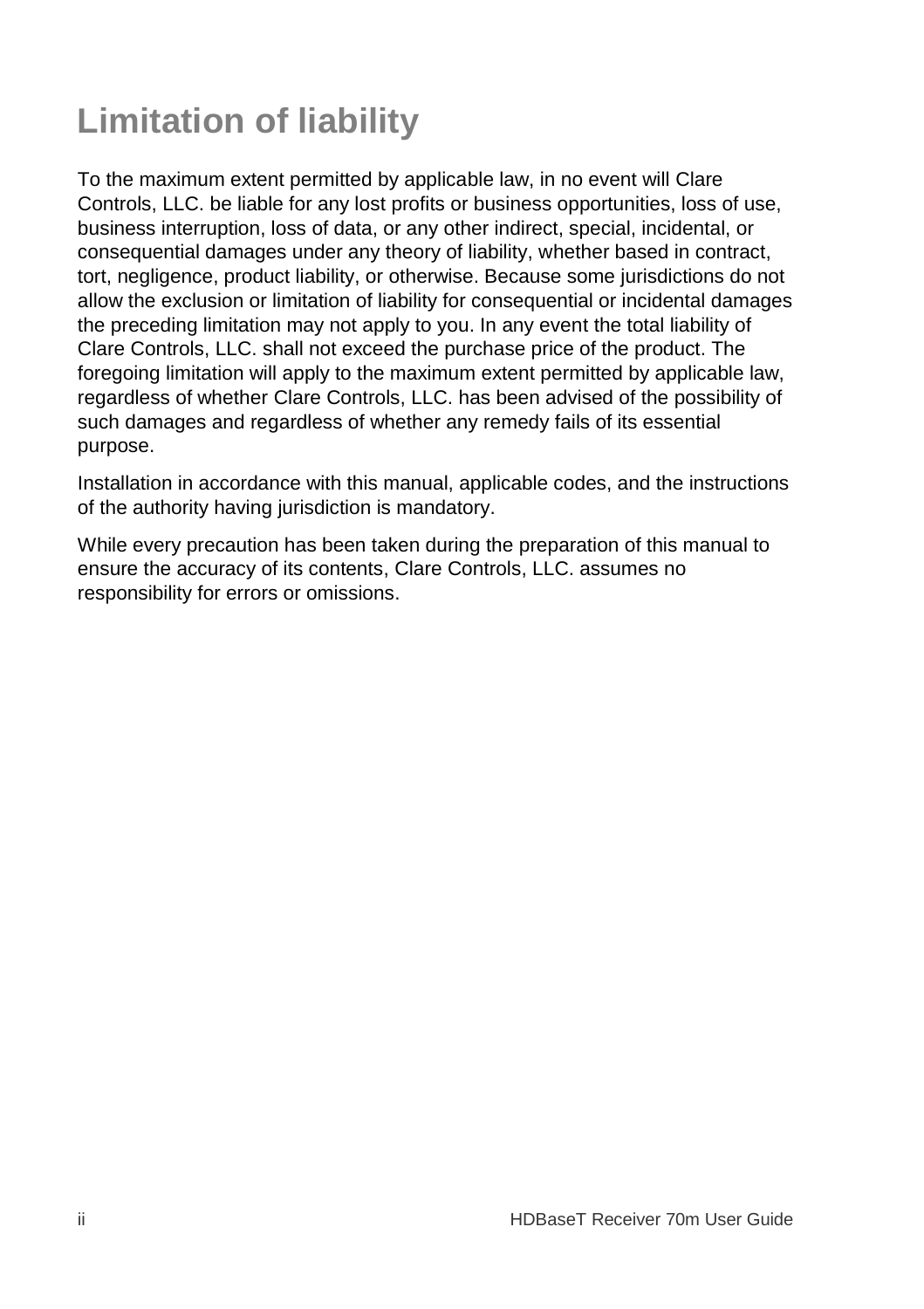## **Introduction**

The CM-BT10-RX70 HDBaseT receiver is designed to work in conjunction with the CM-BT10-TX70 HDBaseT transmitter or an HDBaseT matrix switch, such as the CM-MT4410-BT-70. HDMI signals are input into the transmitter or switch, and HDBaseT technology is used to transmit the signals to the receiver up to 230 ft. (70 m) via a Cat5e/Cat6 cable. The receiver then outputs the HDMI signal.

Bi-directional IR and RS232 are also transmitted across the Cat5e/Cat6 cable. The receiver supports CEC, bi-directional RS232 and IR control, and PoC (Power over Cable), which can be used to power the receiver via the Cat5e/Cat6 cable. This eliminates the need for power at the receiver end.

### **Features**

- Supports full HD: Delivers high-resolution image (1080p at 60 Hz, 3D, 4K\*2K)
- Maximum transmission distance is 230 ft. (70 m) over single a CAT5e/CAT6 cable
- High bandwidth: 10.2 Gbps
- HDTV compatible: Uses HDMI 1.4 and is HDCP-compliant
- Support PoC and CEC
- Communicates with the display to transmit EDID and Hot Plug Detect (HPD) signals constantly via the CAT5e/Cat6 cable
- Uses HDBaseT technology for extended capability and reliability
- Bi-directional RS232/IR control
- LED indicators show working status to aid in troubleshooting
- Wall or table mount aluminum enclosure
- External power supply (100~240 VAC, 50/60 Hz)

#### **Package contents**

- 1 x CM-BT10-RX70 HDbaseT receiver
- 2 x detachable mounting ears
- 4 x screws
- 4 x rubber feet
- 1 x IR emitter
- 1 x IR receiver
- 1 x RS232 cables (DB9 female to 3-pin connector)
- 1 x user manual

**Note:** Ensure all the accessories are included. If not, contact your dealer.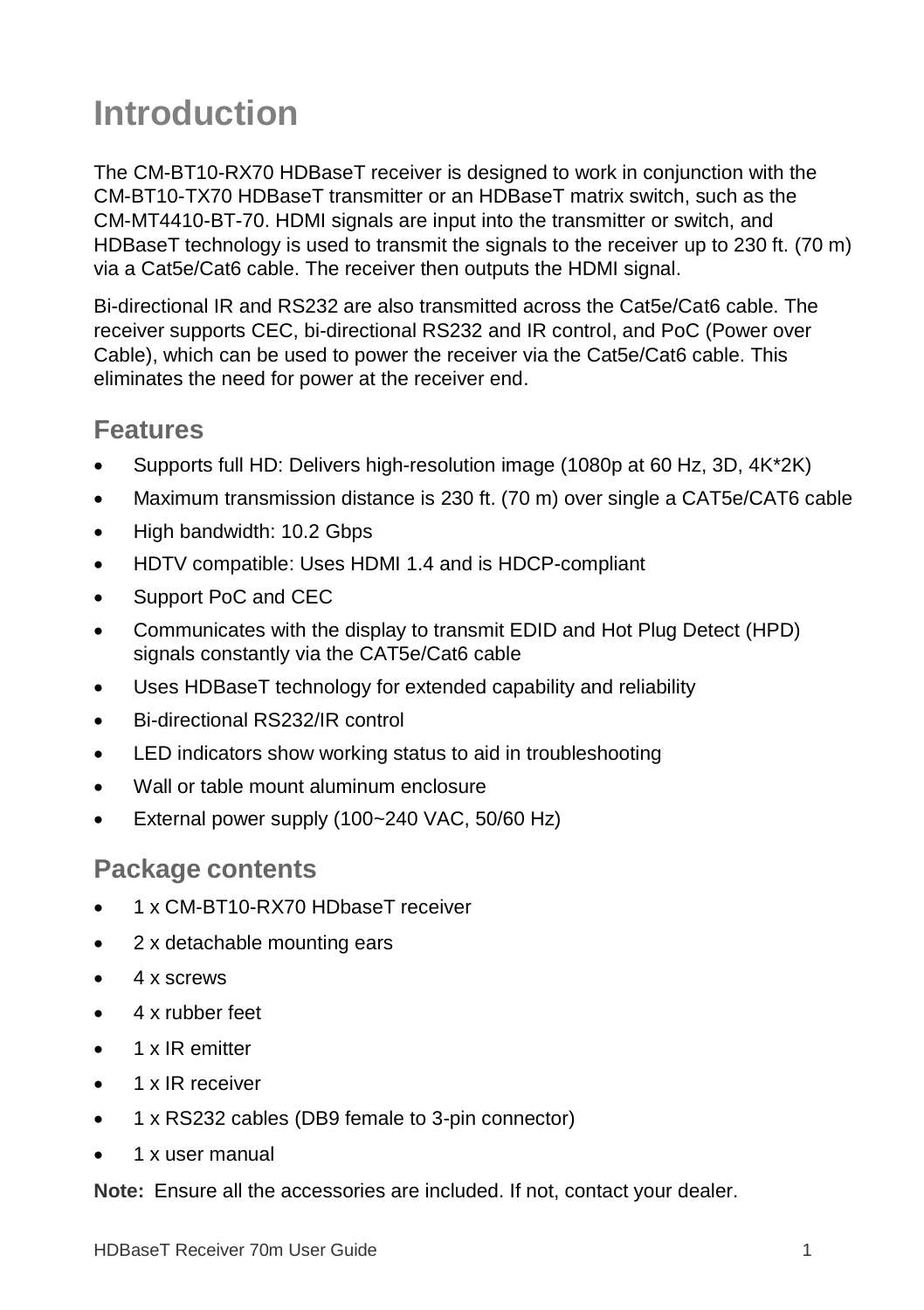## **Product appearance**

#### **Figure 1: The HDBaseT receiver**



| $(1)$ IR      | IR receiver.                                                                                                                                                                       |
|---------------|------------------------------------------------------------------------------------------------------------------------------------------------------------------------------------|
| $(2)$ ON      | Working status indicator. When the CM-BT10-RX70 is on and working<br>properly, the green LED blinks.                                                                               |
| $(3)$ LINK    | HDBaseT link status indicator, green LED. Remains illuminated when<br>there is a connection.                                                                                       |
| $(4)$ OUT     | The LED remains illuminated when connected with devices that support<br>HDCP and HDCP handshake is working normally. If the devices do not<br>support HDCP, this green LED blinks. |
| (5) POWER LED | The red LED illuminates and stays illuminated when power is connected.                                                                                                             |
| $(6)$ HDBT IN | Connects via single Cat5e/Cat6 cable to the HDBaseT port in the<br>CM-BT10-TX70 transmitter or the CM-MT4410-BT-70 matrix switch.                                                  |
| (7) HDMI OUT: | Connect to the HDMI display device.                                                                                                                                                |
| $(8)$ IR IN:  | Connects to an IR receiver. The IR signal received from this port is<br>transmitted via HDBaseT to the transmitter unit for use at the source<br>location.                         |
|               | <b>Note:</b> When an IR receiver connects to this port, the front IR port (1) is<br>unavailable.                                                                                   |
| $(9)$ IR OUT: | IR signals received by the CM-BT10-TX70 or CM-MT4410-BT-70 and<br>sent via HDBaseT to the CM-BT10-RX70 are available for IR emitter use<br>from this port.                         |
| (10) RS232:   | RS232 connector. Supports bi-directional RS232 communication.                                                                                                                      |
| (11) 24V DC:  | Connects to the power supply. Not required when using PoC supplied by<br>the CM-BT10-TX70 or CM-MT4410-BT-70.                                                                      |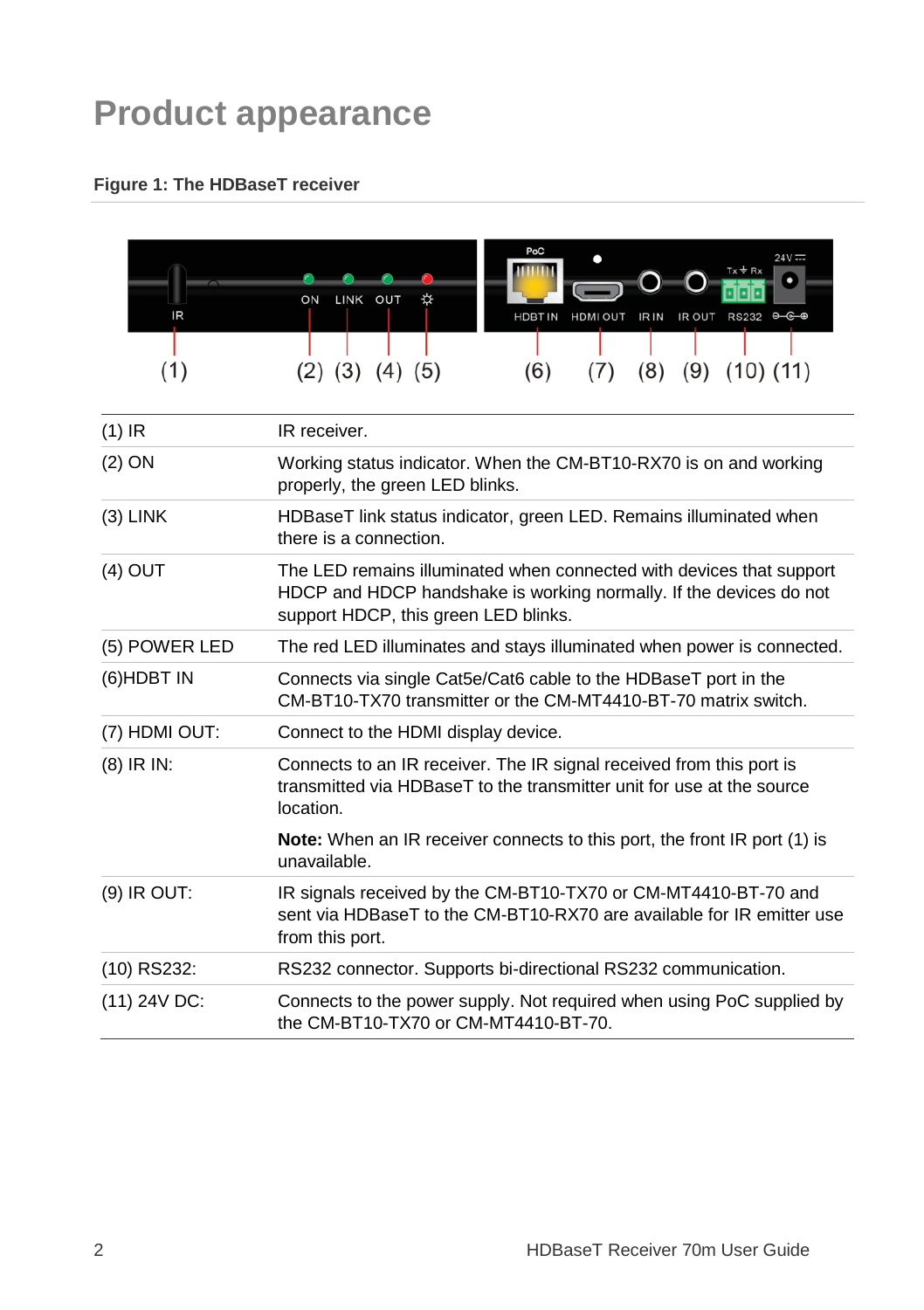## **System connection**

### **Usage precautions**

- System should be installed in a clean environment and have proper temperature and humidity controls.
- All of the power switches, plugs, sockets, and power cords should be insulated for safety.
- All devices should be connected before powering on.
- The Cat5e/Cat6 terminations for HDBaseT devices should be a straight-thru TIA/EIA T568B standard.

### **Application examples**

The CM-BT10-RX70 HDBaseT receiver works in conjunction with the CM-BT10-TX70 HDBaseT transmitter or an HDBaseT matrix switch, such as the CM-MT4410-BT-70. By transmitting signals across reliable Cat5e/Cat6 cables, the video signal may be used at far greater distances from the source device than would be capable with traditional HDMI cables. Additionally, control signals can be sent bi-directionally across the same Cat5e/Cat6 cable. The following figures show you some application examples for use of the CM-BT10-RX70 receiver.

**Note:** When using a control system, such as Clare Controls, Crestron, or URC to transmit IR control to the receiver via HDBaseT, a 3.5mm female mono to 3.5mm male stereo adapter cable must be used. The female mono end connects to the control system; the male stereo end connects to CM-BT10-TX70 or CM-MT4410-BT-70.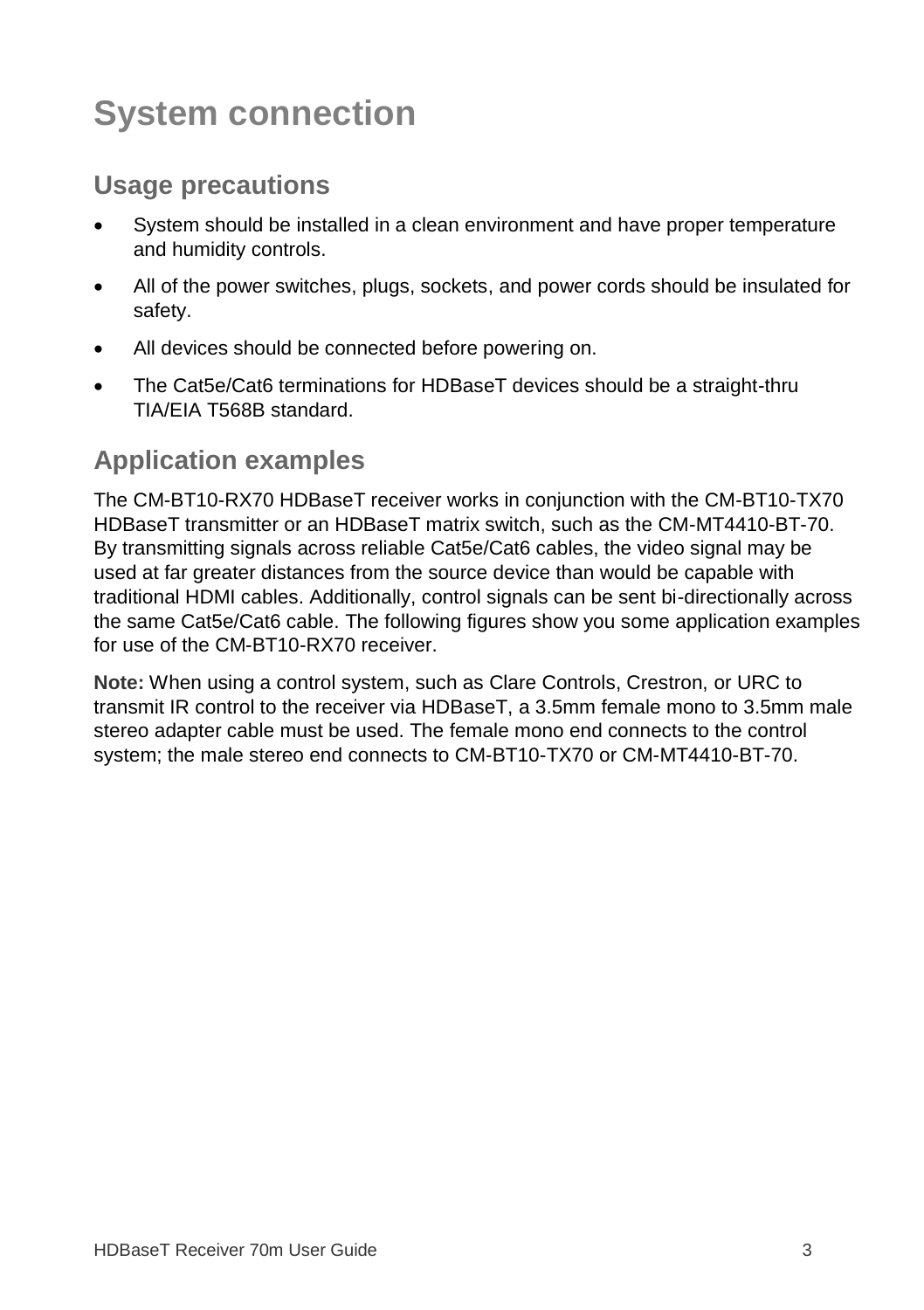#### **Example 1:** CM-BT10-TXRX70 - HDBaseT Extender Set



#### **Example 2:** CM-MT4410-BT-70 with CM-BT10-RX70

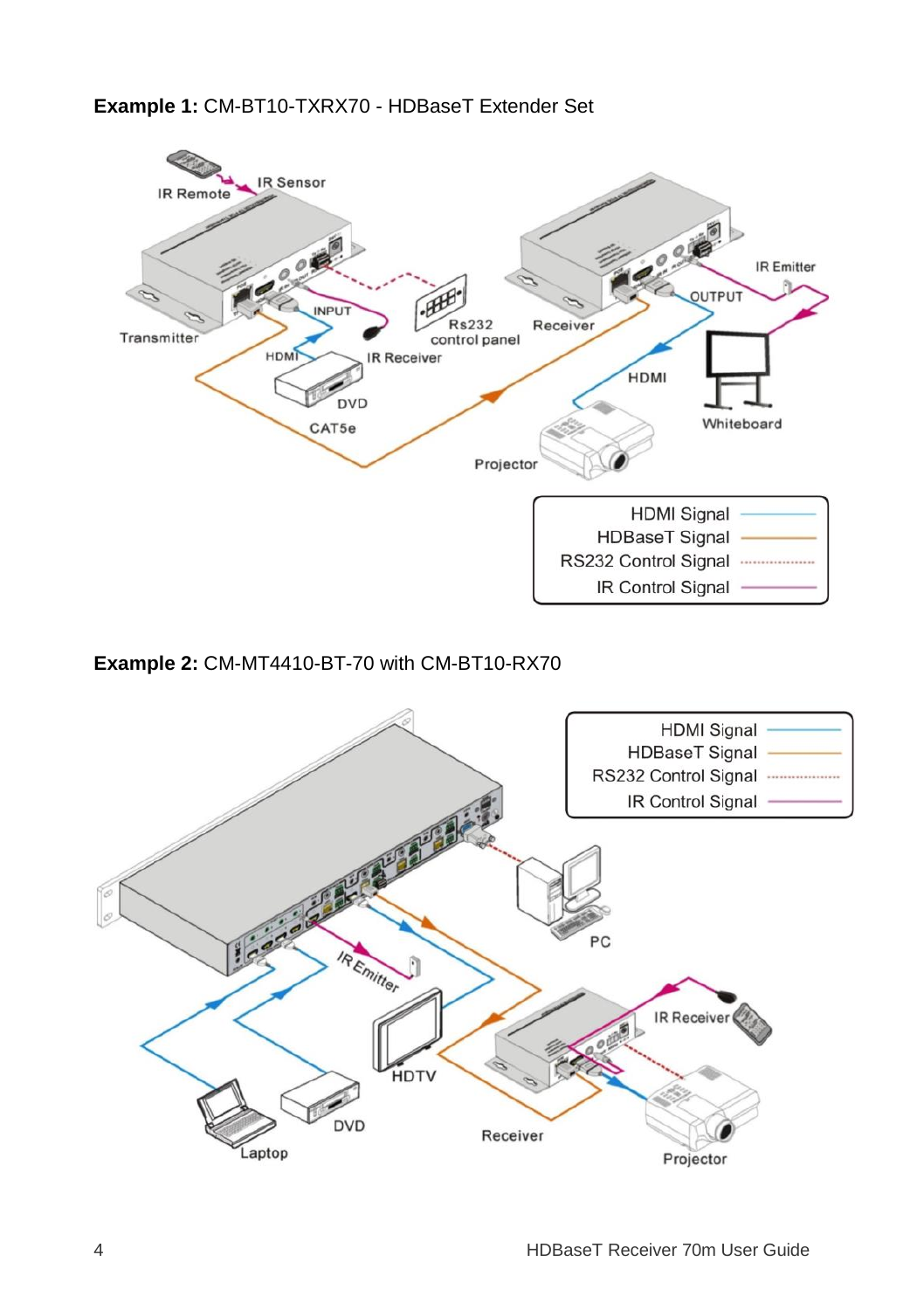## **Connection procedure**

#### **To connect the HDBaseT Extender Set 70m**

- 1. Connect HDMI from the source (such as Blu-ray DVD) to the HDMI IN port of the transmitter using an HDMI cable.
- 2. Connect the HDBT OUT port of the transmitter or switch to the HDBT IN port of the receiver with a single CAT5e/CAT6 cable using TIA/EIA T568B terminations at each end.
- 3. Connect the HDMI OUT port of the receiver to an HDMI in port on the display using an HDMI cable.
- 4. When using the bi-directional IR control, do the following.
	- a. Connect the IR emitter at either end to the IR TX port on either the CM-BT10-TX70, the CM-MT4410-BT-70, or the CM-BT10-RX70.
	- b. When using a powered IR receiver, connect via a 3.5 mm stereo plug to the IR RX on either the CM-BT10-TX70 or the CM-BT10-RX70.
	- c. When using a control system to send IR signal, you must use a 3.5 mm female mono to 3.5 mm male stereo cable adapter (included with the matrix switch). Use a standard 3.5 mm male mono connector from the control system to the female side of the adapter cable. Plug the 3.5 mm male stereo side of the adapter into the IR RX port on either the CM-BT10-TX70 or the CM-MT4410- BT-70.
- 5. When using the bi-directional RS232 control, an adapter cable is included for conversion from the 3-pin connector to a DB9 connector.

**Note:** Only pins 2,3, and 5 are used on the DB9 (Rx, TX, Gnd).

### **Application**

The CM-BT10-RX70 receiver is useful in any scenario when an HDMI signal (along with control signals) must be transmitted reliably across greater distances than is practical using traditional HDMI cables. It can be used in both residential and commercial applications when centrally locating the source equipment and displaying HD video in remote locations. The CM-BT10-RX70 must be used in conjunction with a CM-BT10-TX70 transmitter or an HDBaseT matrix switch (such as the CM-MT4410-BT-70), allowing the sharing of source content across multiple displays.

**Note:** When using a control system, such as Clare Controls, Crestron, or other system, the 3.5 mm female mono to 3.5 mm male stereo adapter cable (included) must be used. The female mono end connects to the control system; the male stereo end connects to CM-BT10-TX70.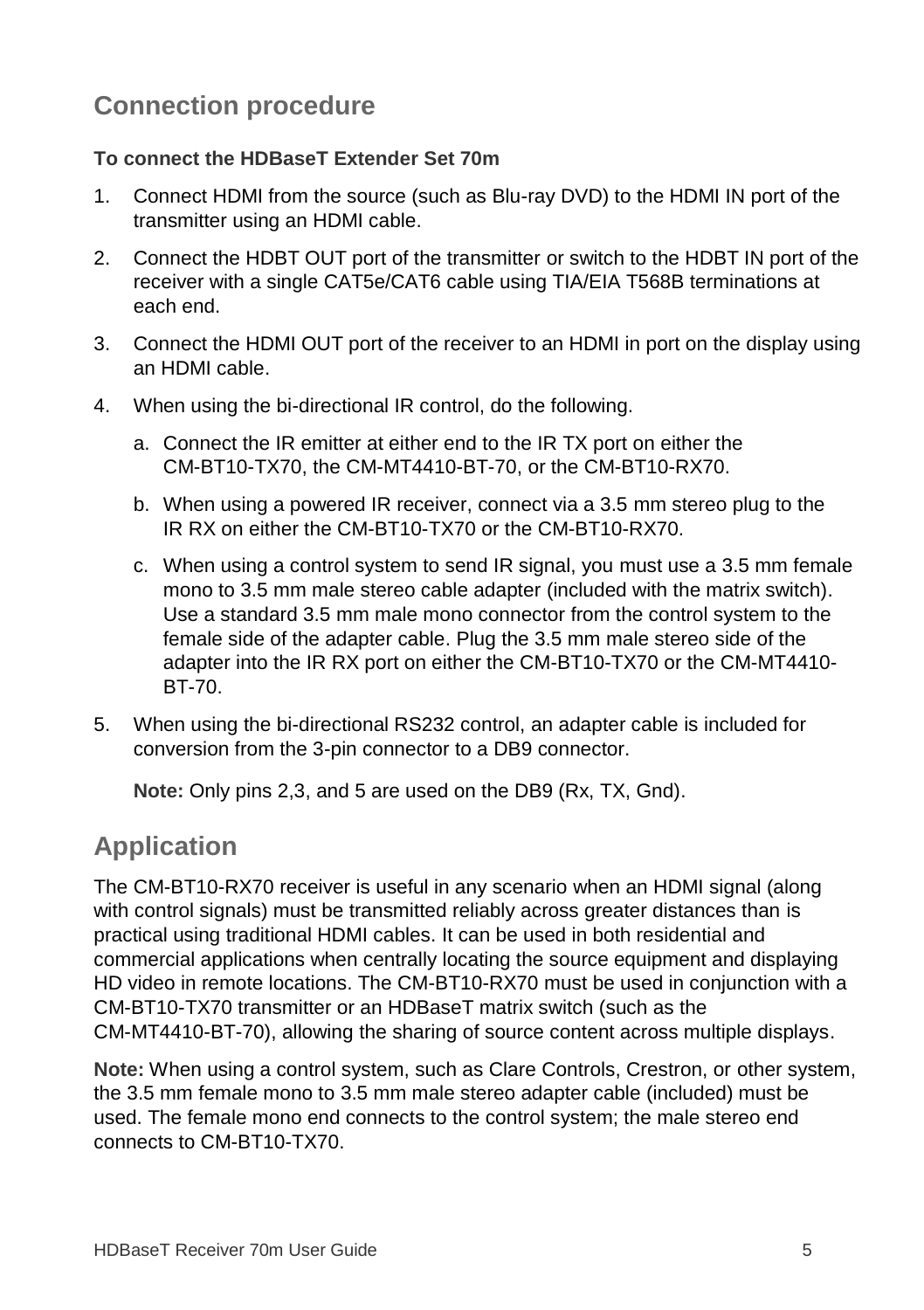## **Twisted pair cable connection**

The Cat5e/Cat6 terminations for HDBaseT devices should be a straight thru TIA/EIA T568B standard, as shown below.

| Table 1: T568B cable standards |  |  |
|--------------------------------|--|--|
|                                |  |  |

| <b>TIA/EIA T568B</b> |                    |  |  |  |
|----------------------|--------------------|--|--|--|
| Pin                  | <b>Cable color</b> |  |  |  |
| 1                    | orange white       |  |  |  |
| 2                    | orange             |  |  |  |
| 3                    | green white        |  |  |  |
| 4                    | blue               |  |  |  |
| 5                    | blue white         |  |  |  |
| 6                    | green              |  |  |  |
| 7                    | brown white        |  |  |  |
| 8                    | brown              |  |  |  |
|                      |                    |  |  |  |
| 1st Ground           | 45                 |  |  |  |
| 2nd Ground           | $1 - 2$            |  |  |  |
| 3rd Group            | 3-6                |  |  |  |
| 4th Group            | 7-8                |  |  |  |



**Note:** RJ45 EZ connectors should not be used at any time.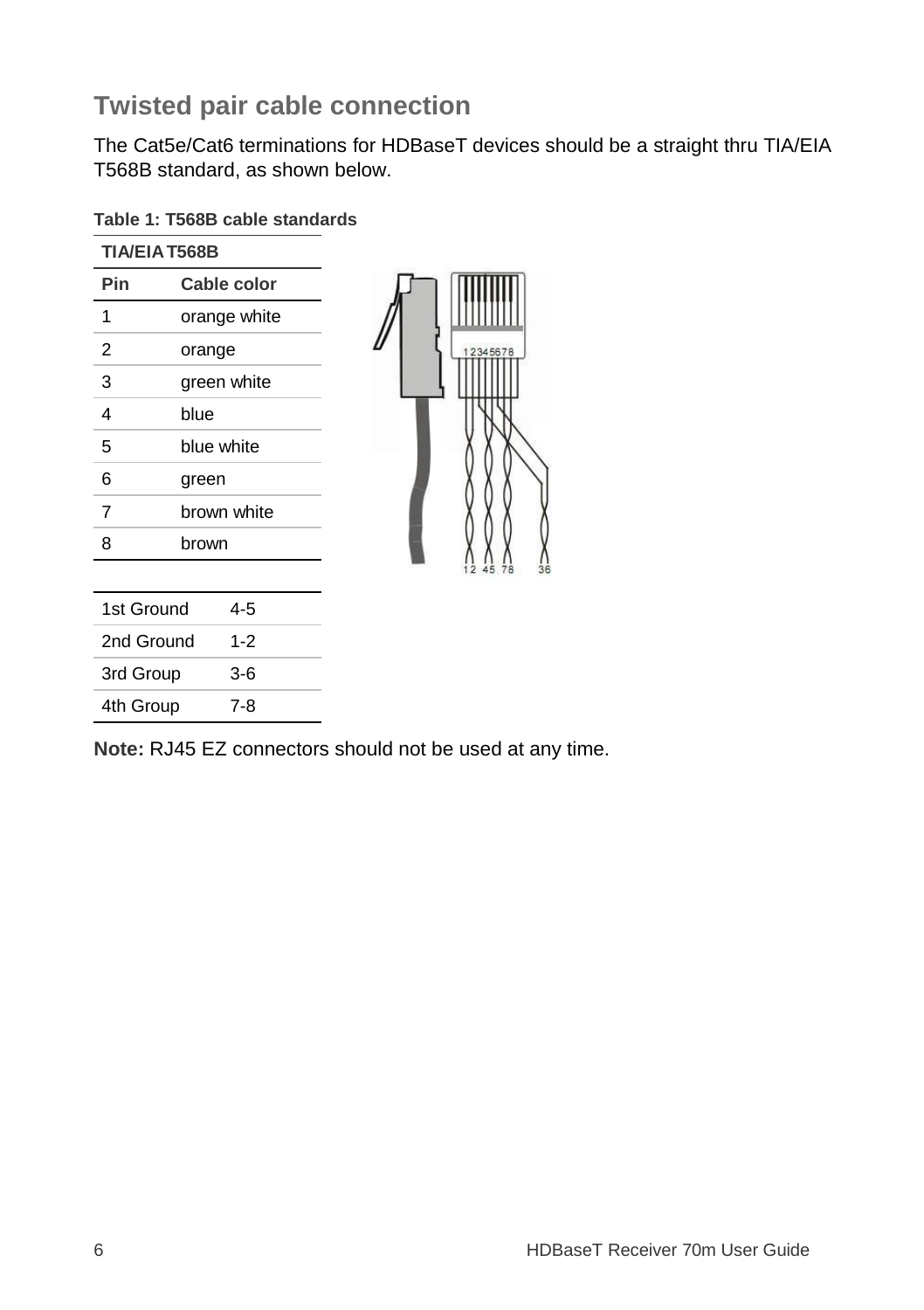## **Specifications**

| Input                                     |                                                                      |  |
|-------------------------------------------|----------------------------------------------------------------------|--|
| Input signal                              | 1 IR, 1 RJ-45 and 1 RS232                                            |  |
| Input connector                           | 3.5 mm mini jack, RJ-45, 3p captive screw connector                  |  |
| Video signal                              | <b>HDMI 1.4</b>                                                      |  |
| Audio                                     | Digital audio, transmit through HDMI audio                           |  |
| Output                                    |                                                                      |  |
| Output                                    | 1 HDMI, 1 IR, 1 RS232                                                |  |
| Output connector                          | HDMI female, 3.5 mm mini jack, 3p captive screw connector            |  |
| Video signal                              | <b>HDMI 1.4</b>                                                      |  |
| Transmission mode                         | HDBaseT                                                              |  |
| General                                   |                                                                      |  |
| Resolution range                          | 800 x 600 to 1920 x 1200, 1080p, 3D, 4K*2K                           |  |
| Transmission distance                     | Maximum distance 230 ft. (70 m)                                      |  |
| Gain                                      | 0 dB to 10 dB at 100 MHz                                             |  |
| Differential phase error                  | $±10°$ at 135 MHz at 100 m                                           |  |
| <b>SNR</b>                                | >70 dB at 100 MHz at 100 m                                           |  |
| <b>Bandwidth</b>                          | 10.2 Gbps                                                            |  |
| Return lost                               | $<$ -30 dB at 5 KHz                                                  |  |
| THD                                       | $<$ 0.005% at 1 KHz                                                  |  |
| <b>HDMI</b> standard                      | Support HDMI 1.4 and HDCP                                            |  |
| Min. to max. level                        | $<$ 0.3 to 1.45 Vp-p                                                 |  |
| Impedance                                 | 75Ω                                                                  |  |
| Temperature                               | $-4$ to $+158$ <sup>o</sup> F (-20 to $+70$ <sup>o</sup> C)          |  |
| Humidity                                  | 10% to 90%                                                           |  |
| Power supply                              | Input: 100~240 VAC, 50/60 Hz, Output: 24 VDC, 1.25A                  |  |
| Power consumption                         | 9.6 W                                                                |  |
| Case dimension<br>$(W \times H \times D)$ | $4.3 \times 1.1 \times 3.0$ in.<br>$(11.0 \times 2.8 \times 7.7$ cm) |  |
| Net weight                                | 1.1 lb. $(0.5 \text{ Kg})$                                           |  |
|                                           |                                                                      |  |

**Note:** All nominal levels are at ±10%.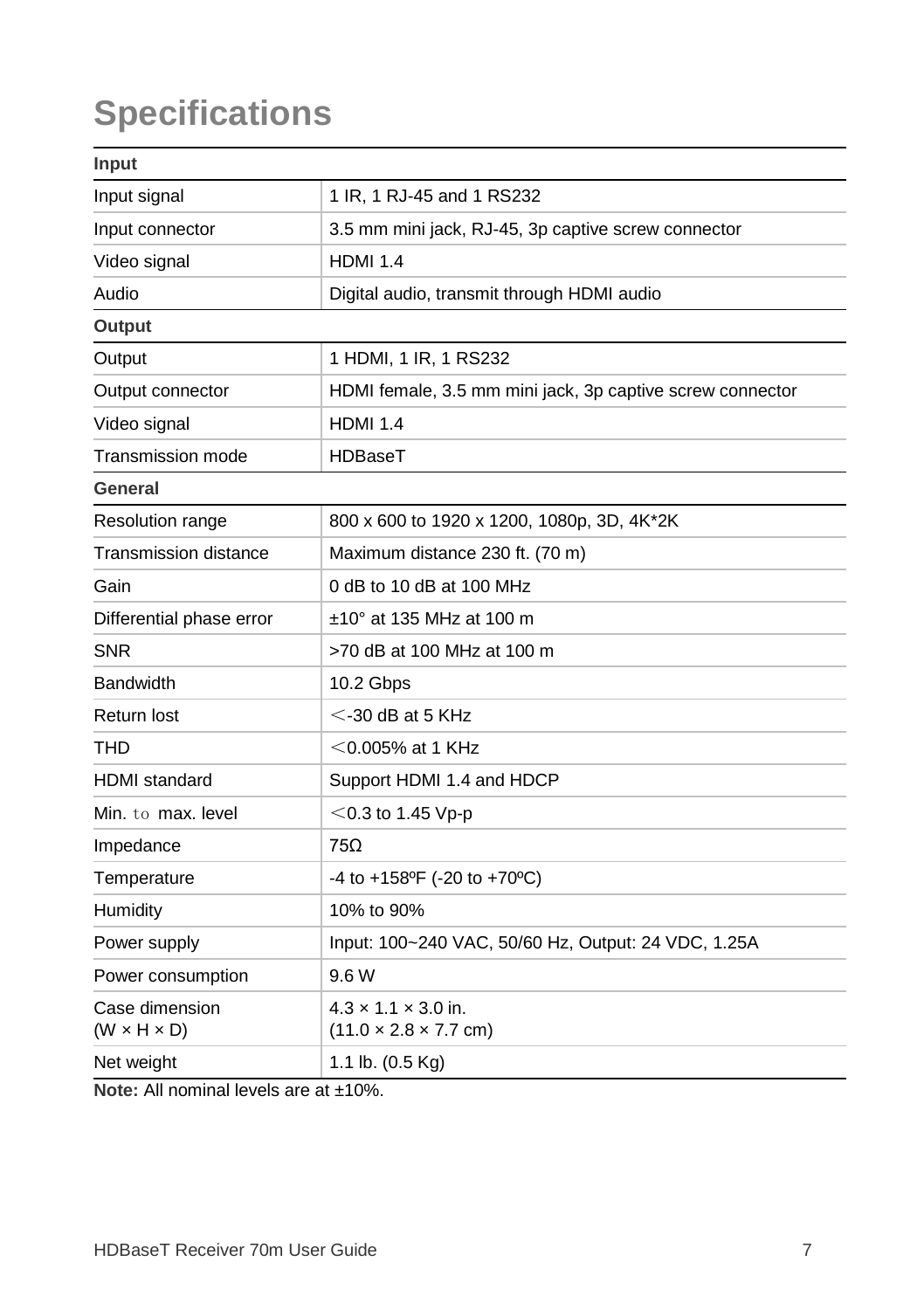## **Panel drawings**



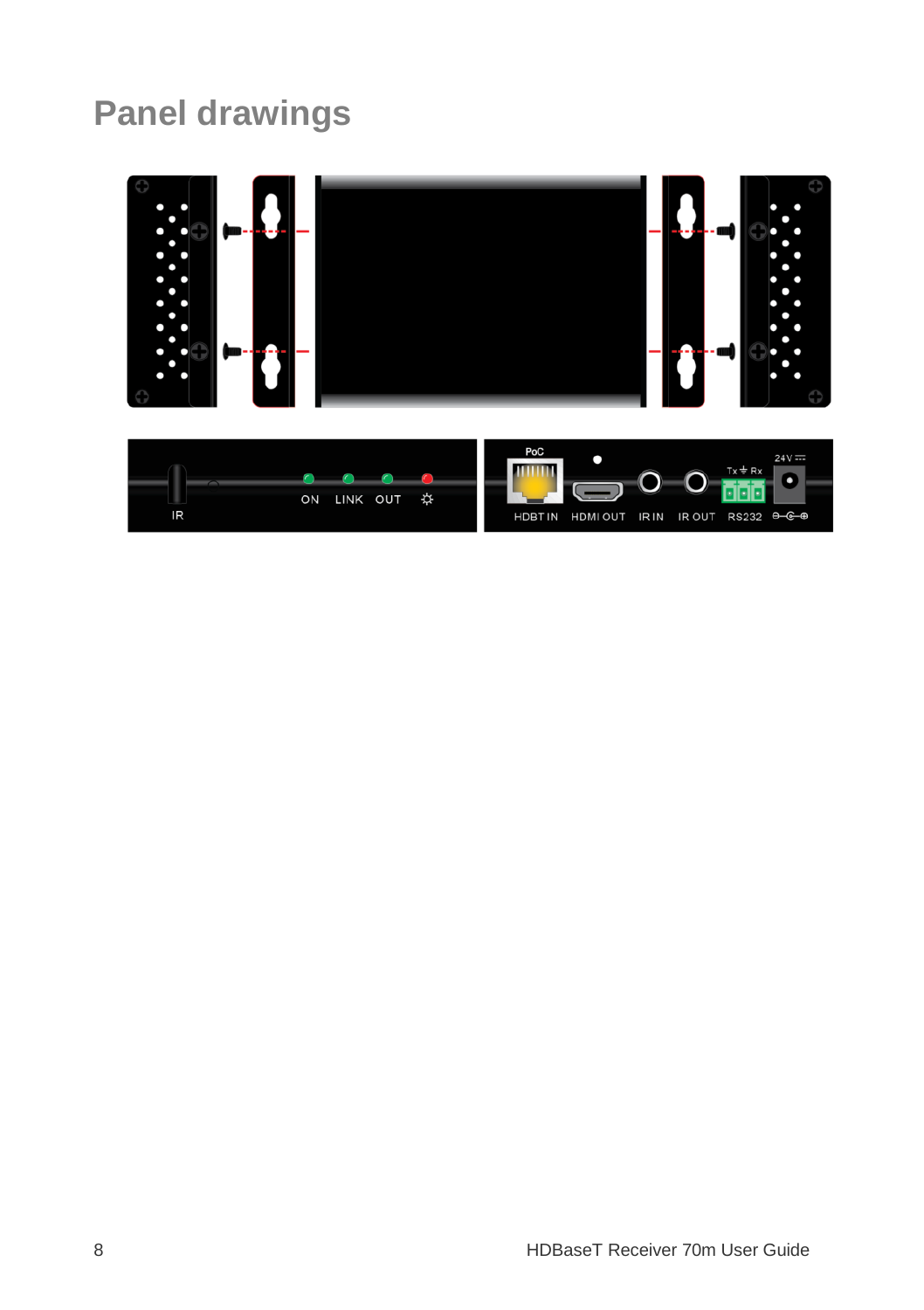## **Troubleshooting and maintenance**

- No image on display.
	- Ensure that the display device has been set to the correct input.
	- Ensure that the HDMI cables used for both the source/transmitter and the receiver/display are properly connected and are working. Test the HDMI cables directly from a source to display and ensure their operation.
	- Ensure that the Cat5e/Cat6 cable has not been damaged and that it has been terminated correctly with T568B on both ends. A Cat5e/Cat6 patch cable can be used for testing to ensure that the devices are all compatible and working properly.
- Color loss or poor picture quality.
	- Ensure that the HDMI cables used for both the source and transmitter and the receiver and display are properly connected and are of good quality. Test the HDMI cables directly from a source to display and ensure their picture quality.
	- If the static becomes stronger or picture quality becomes worse when connecting the video connectors, this may be due to improper external grounding. Check the rack's grounding.
	- IR signal problems.
		- o When using a control system, such as Clare Controls, Crestron, or other system, a 3.5 mm female mono to 3.5 mm male stereo adapter cable must be used. Connect the female mono end to the control system. Connect the male stereo end to the CM-BT10-TX70 or CM-4410-BT-70.

**NOTICE**: The following products do not work with HDBaseT extender sets.

#### **Affected Products**

- Cisco Explorer 4742HDC and 8642HDC DVR cable boxes
- Cisco RNG150 and RNG200 DVR cable boxes
- Cisco 164X HDC boxes
- Scientific Atlanta 8240 and 8300HDC cable boxes provided by Time Warner Cable or Comcast/Xfinity
- Samsung BD-ES6000 Blu-ray player
- Motorola DCX3200M P2
- Motorola RNG-series boxes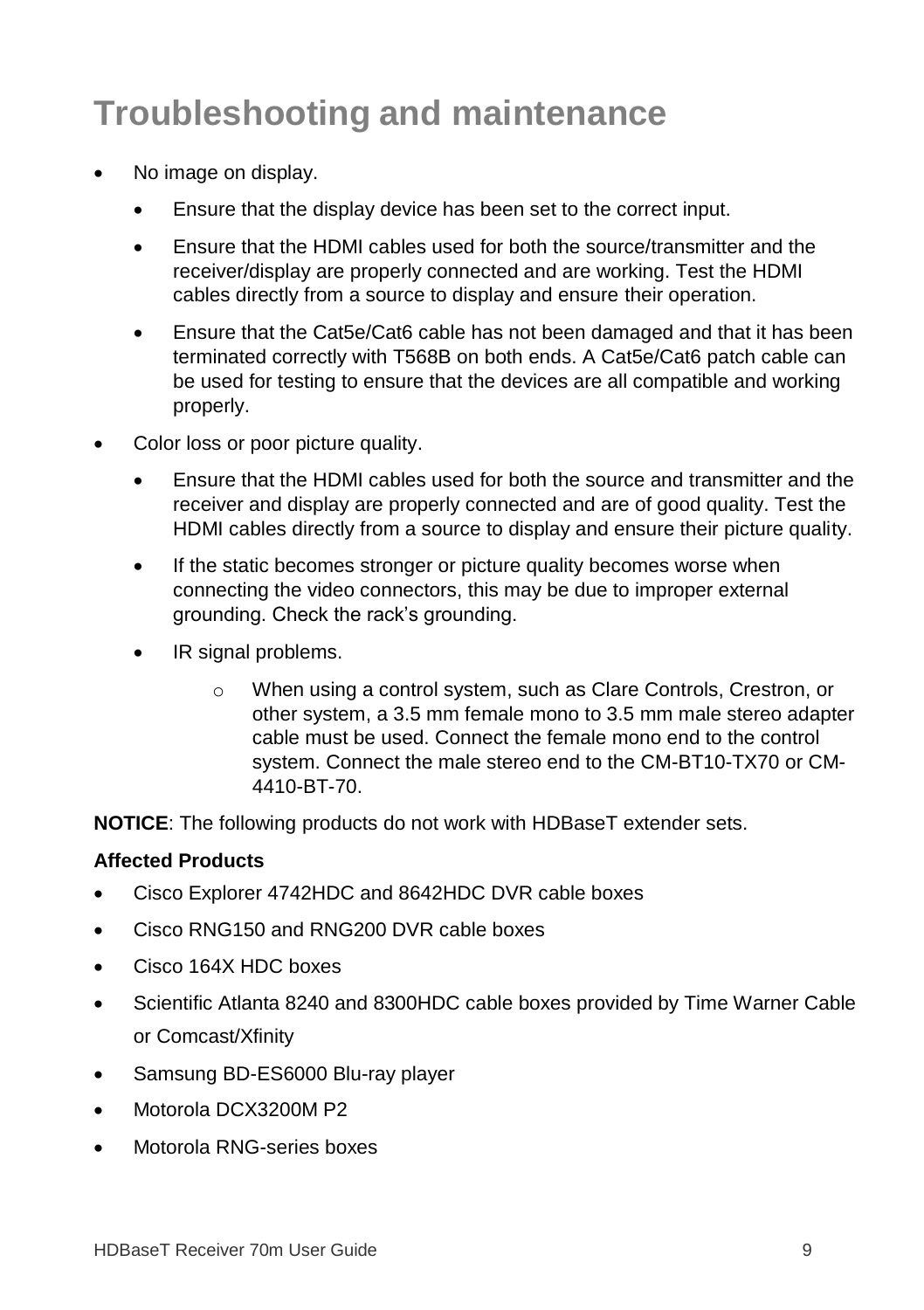#### **Corrective Action**

To allow the HDBaseT to work with these products, insert a Clare Controls CM-SP1210-HD HDMI 1x2 Splitter between the device and the HDBaseT extender.



If you experience additional problems, please call Customer Support at 941.404.1072.

## **Safety operation**

To guarantee the reliable operation of the equipment and personal safety, please follow the procedures listed below.

- Ensure the supply voltage is in the correct range of 100~240 VAC, 50/60 Hz.
- Do not locate the device in a place that is abnormally hot or cold or does not have proper temperature control and ventilation.
- The CM-BT10-RX70 generates heat when operating. Its environment should be well ventilated to prevent damage caused by overheating.
- Disconnect power in humid weather, or when left unused for long periods of time.
- Before making or removing any connections to the device, ensure that the power supply has been disconnected.
- Do not attempt to open the enclosure of the equipment. Do not attempt any repairs. There are no user-serviceable parts inside. Any attempt to open the equipment will result in a complete void of any warranty and may result in serious injury or death.
- Do not splash any chemical substances or liquids on or around the equipment.